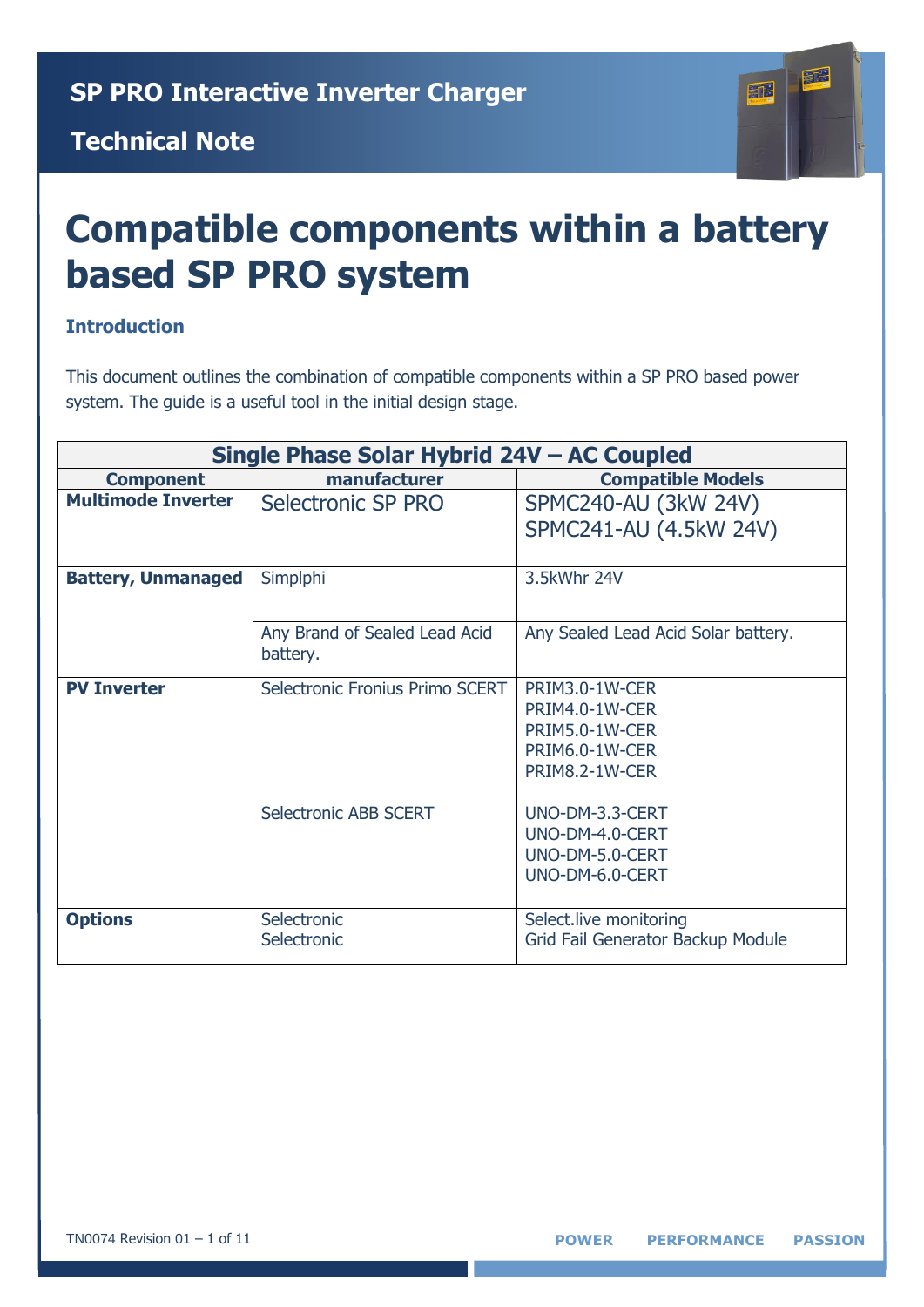

| Single Phase Solar Hybrid 24V – DC Coupled |                               |                                     |
|--------------------------------------------|-------------------------------|-------------------------------------|
| <b>Component</b>                           | manufacturer                  | <b>Compatible Models</b>            |
| <b>Multimode Inverter</b>                  | Selectronic SP PRO            | SPMC240-AU (3kW 24V)                |
|                                            |                               | SPMC241-AU (4.5kW 24V)              |
|                                            |                               |                                     |
| <b>Battery, Unmanaged</b>                  | Simplphi                      | 3.5kWhr 24V                         |
|                                            |                               |                                     |
|                                            | Any Brand of Sealed Lead Acid | Any Sealed Lead Acid Solar battery. |
|                                            | battery.                      |                                     |
| <b>PV MPPT</b>                             | <b>Morning Star</b>           | <b>TriStar TS-MPPT-60M</b>          |
|                                            |                               | <b>TriStar TS-MPPT-60</b>           |
|                                            |                               | <b>Tristar TS-MPPT-45</b>           |
|                                            |                               | <b>Tristar TS-MPPT-30</b>           |
|                                            |                               | TriStar TS-MPPT-60-600V-48          |
|                                            |                               |                                     |
| <b>Options</b>                             | Selectronic                   | Select.live monitoring              |
|                                            | Selectronic                   | Grid Fail Generator Backup Module   |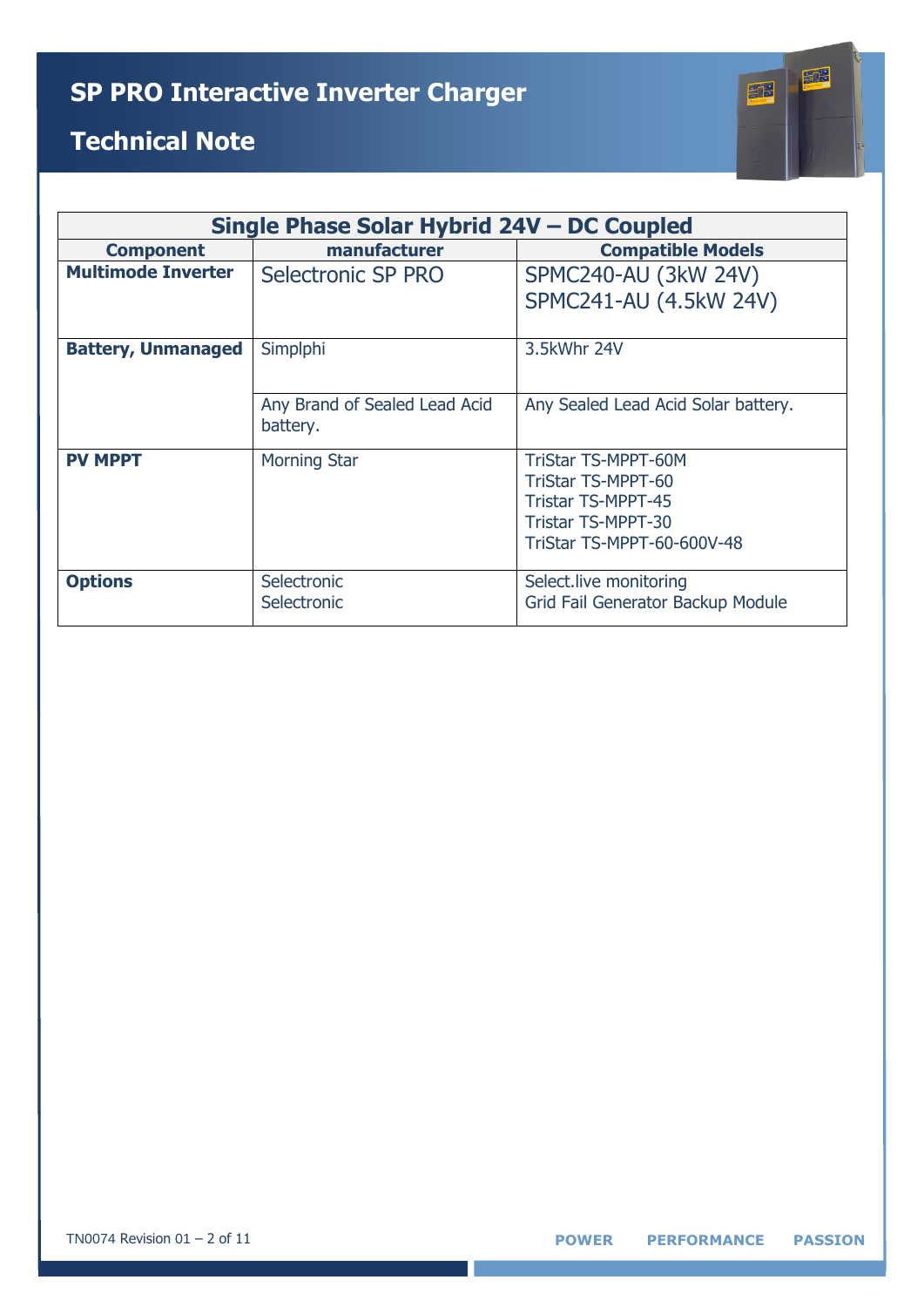

|                                          | Split Phase or Three Phase Solar Hybrid 24V - AC Coupled |                                                         |  |
|------------------------------------------|----------------------------------------------------------|---------------------------------------------------------|--|
| <b>Component</b>                         | manufacturer                                             | <b>Compatible Models</b>                                |  |
| <b>Multimode Inverter</b>                | Selectronic SP PRO                                       | 3 x SPMC240-AU (9kW 24V)<br>3 x SPMC241-AU (13.5kW 24V) |  |
|                                          |                                                          |                                                         |  |
| <b>Battery, Unmanaged</b>                | Simplphi                                                 | 3.5kWhr 24V                                             |  |
|                                          | Any Brand of Sealed Lead Acid<br>battery.                | Any Sealed Lead Acid Solar battery.                     |  |
|                                          |                                                          |                                                         |  |
| <b>PV Inverter - Split</b>               | Selectronic Fronius Primo SCERT                          | PRIM3.0-1W-CER                                          |  |
| <b>Phase and Three</b>                   |                                                          | PRIM4.0-1W-CER                                          |  |
| phase                                    |                                                          | PRIM5.0-1W-CER<br>PRIM6.0-1W-CER                        |  |
|                                          |                                                          | PRIM8.2-1W-CER                                          |  |
|                                          |                                                          |                                                         |  |
|                                          | Selectronic ABB SCERT                                    | UNO-DM-3.3-CERT                                         |  |
|                                          |                                                          | UNO-DM-4.0-CERT                                         |  |
|                                          |                                                          | UNO-DM-5.0-CERT                                         |  |
|                                          |                                                          | UNO-DM-6.0-CERT                                         |  |
| <b>PV Inverter - Three</b><br>phase only | Selectronic SelectSun                                    | SelectSun 20K                                           |  |
|                                          | Selectronic Fronius Symo SCERT                           | SYM 15-3W-SCER                                          |  |
|                                          |                                                          | SYM 20-3W-SCER                                          |  |
|                                          |                                                          |                                                         |  |
| <b>Options</b>                           | Selectronic                                              | Select.live monitoring                                  |  |
|                                          | Selectronic                                              | <b>Grid Fail Generator Backup Modules</b>               |  |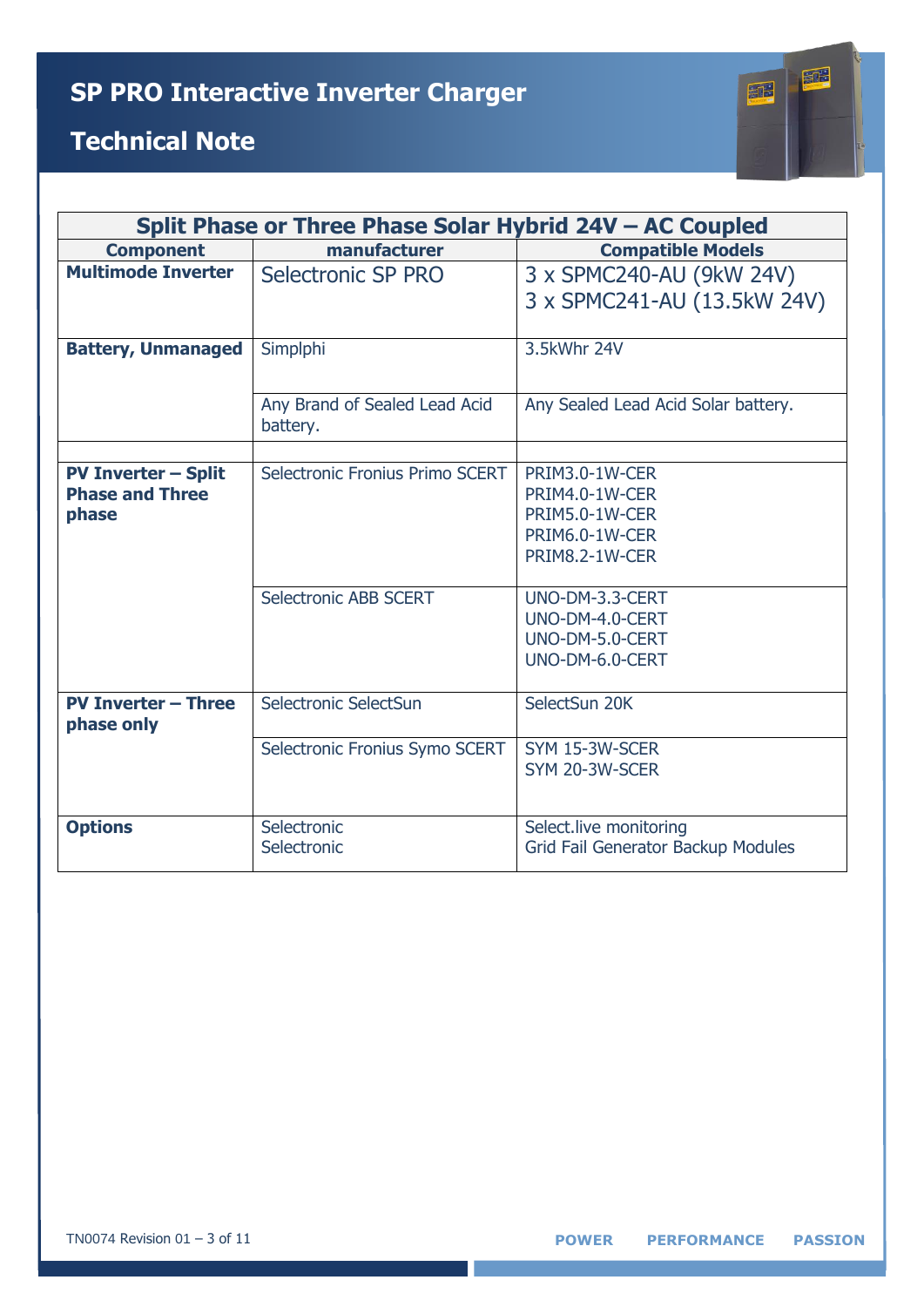

| Split Phase or Three Phase Solar Hybrid 24V – DC Coupled |                                           |                                                                                                                                   |
|----------------------------------------------------------|-------------------------------------------|-----------------------------------------------------------------------------------------------------------------------------------|
| <b>Component</b>                                         | manufacturer                              | <b>Compatible Models</b>                                                                                                          |
| <b>Multimode Inverter</b>                                | Selectronic SP PRO                        | 3 x SPMC240-AU (9kW 24V)<br>3 x SPMC241-AU (13.5kW 24V)                                                                           |
| <b>Battery, Unmanaged</b>                                | Simplphi                                  | 3.5kWhr 24V                                                                                                                       |
|                                                          | Any Brand of Sealed Lead Acid<br>battery. | Any Sealed Lead Acid Solar battery.                                                                                               |
| <b>PV MPPT</b>                                           | <b>Morning Star</b>                       | TriStar TS-MPPT-60M<br><b>TriStar TS-MPPT-60</b><br><b>Tristar TS-MPPT-45</b><br>Tristar TS-MPPT-30<br>TriStar TS-MPPT-60-600V-48 |
| <b>Options</b>                                           | Selectronic<br>Selectronic                | Select.live monitoring<br>Grid Fail Generator Backup Modules                                                                      |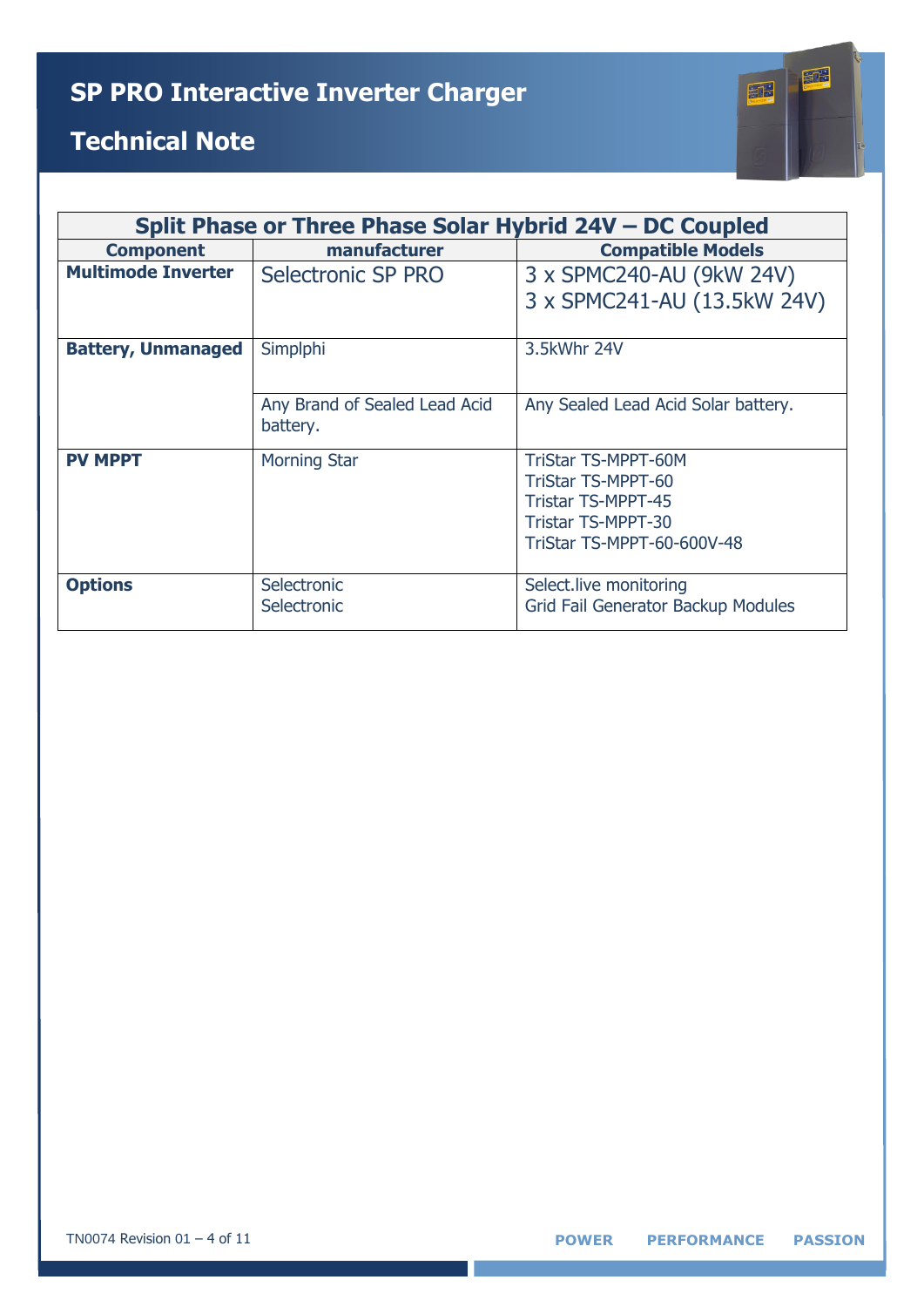

|                           | Single Phase Solar Hybrid 48V - AC Coupled |                                                                                                          |  |
|---------------------------|--------------------------------------------|----------------------------------------------------------------------------------------------------------|--|
| <b>Component</b>          | manufacturer                               | <b>Compatible Models</b>                                                                                 |  |
| <b>Multimode Inverter</b> | Selectronic SP PRO                         | SPMC481-AU (5kW 48V)<br>SPMC482-AU (7.5kW 48V)                                                           |  |
| <b>Battery, Managed</b>   | LG Chem RESU battery                       | <b>RESU3.3</b><br><b>RESU6.5</b><br><b>RESU9.0</b><br>RESU13                                             |  |
|                           | LG Chem stand alone modules                | LG Chem M48126P3S7<br>LG Chem M4863P3S5<br>LG Chem M4863P3S4                                             |  |
|                           | <b>BYD Lithium Batteries</b>               | BYD B-Plus 2.5 Module<br>BYD B-Plus L 3.5 Module<br>BYD Battery-Box Pro 13.8<br>BYD Battery-Box Pro 16.5 |  |
|                           | GNB Sonenshein@home lithium                | Sonnenschein@Home Lithium 6.8<br>Sonnenschein@Home Lithium 9.0                                           |  |
| <b>Battery, Unmanaged</b> | Simplphi                                   | 3.0kWhr 48V                                                                                              |  |
|                           | Any Brand of Sealed Lead Acid<br>battery.  | Any Sealed Lead Acid Solar battery.                                                                      |  |
| <b>PV Inverter</b>        | Selectronic Fronius Primo SCERT            | PRIM3.0-1W-CER<br>PRIM4.0-1W-CER<br>PRIM5.0-1W-CER<br>PRIM6.0-1W-CER<br>PRIM8.2-1W-CER                   |  |
|                           | <b>Selectronic ABB SCERT</b>               | UNO-DM-3.3-CERT<br>UNO-DM-4.0-CERT<br>UNO-DM-5.0-CERT<br>UNO-DM-6.0-CERT                                 |  |
| <b>Options</b>            | Selectronic<br>Selectronic                 | Select.live monitoring<br>Grid Fail Generator Backup Module                                              |  |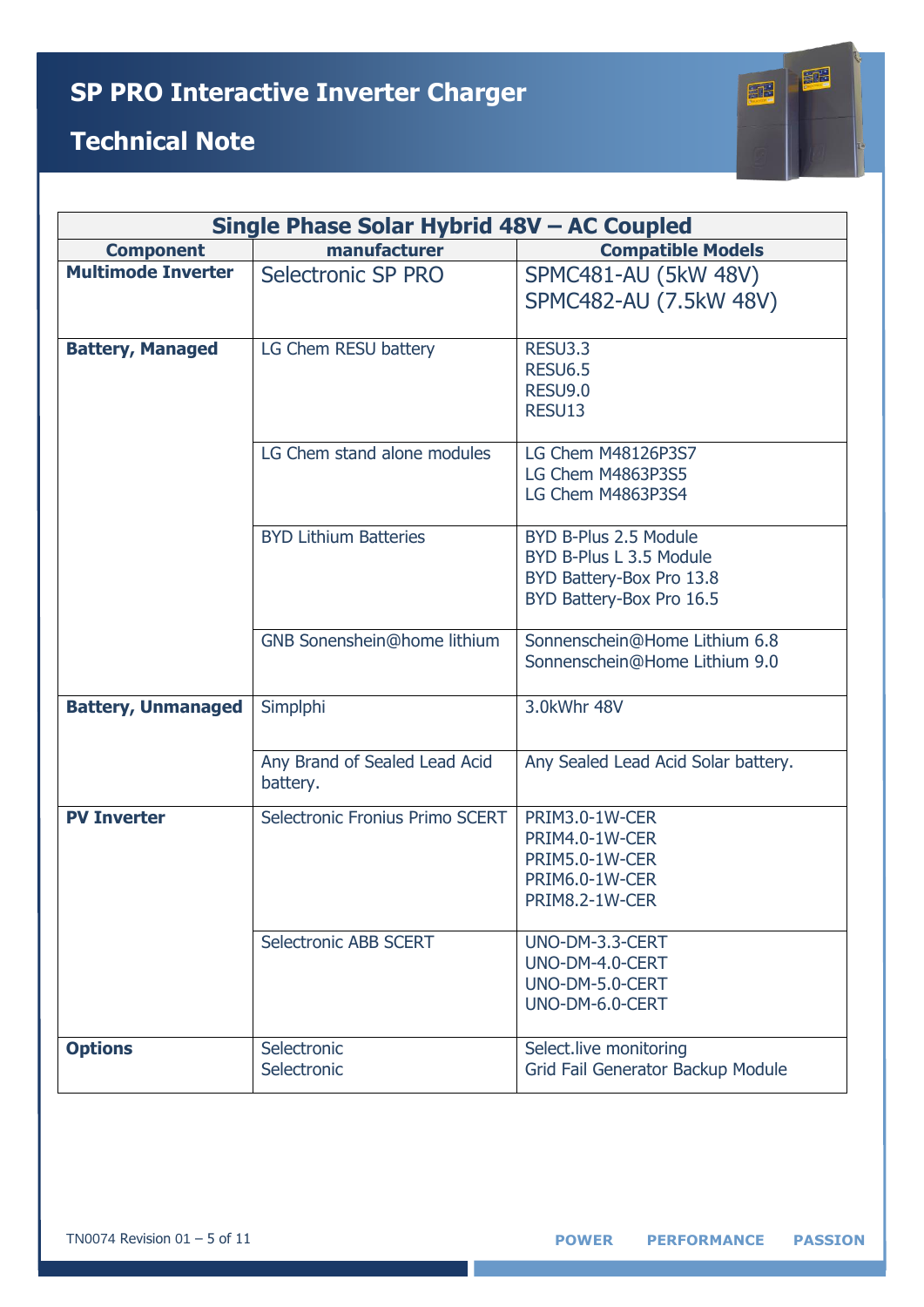

| Single Phase Solar Hybrid 48V – DC Coupled |                                                         |  |
|--------------------------------------------|---------------------------------------------------------|--|
| manufacturer                               | <b>Compatible Models</b>                                |  |
| Selectronic SP PRO                         | <b>SPMC481-AU (5kW 48V)</b>                             |  |
|                                            | SPMC482-AU (7.5kW 48V)                                  |  |
|                                            |                                                         |  |
| Simplphi                                   | 3.0kWhr 48V                                             |  |
|                                            |                                                         |  |
| Any Brand of Sealed Lead Acid              | Any Sealed Lead Acid Solar battery.                     |  |
| battery.                                   |                                                         |  |
| <b>AERL</b>                                | Cool Max SRX 60 180                                     |  |
|                                            | Cool Max SRX 45 290                                     |  |
|                                            |                                                         |  |
|                                            | <b>TriStar TS-MPPT-60M</b><br><b>TriStar TS-MPPT-60</b> |  |
|                                            |                                                         |  |
|                                            | <b>Tristar TS-MPPT-45</b><br><b>Tristar TS-MPPT-30</b>  |  |
|                                            |                                                         |  |
|                                            | TriStar TS-MPPT-60-600V-48                              |  |
| Selectronic                                | Select.live monitoring                                  |  |
| Selectronic                                | Grid Fail Generator Backup Module                       |  |
|                                            | <b>Morning Star</b>                                     |  |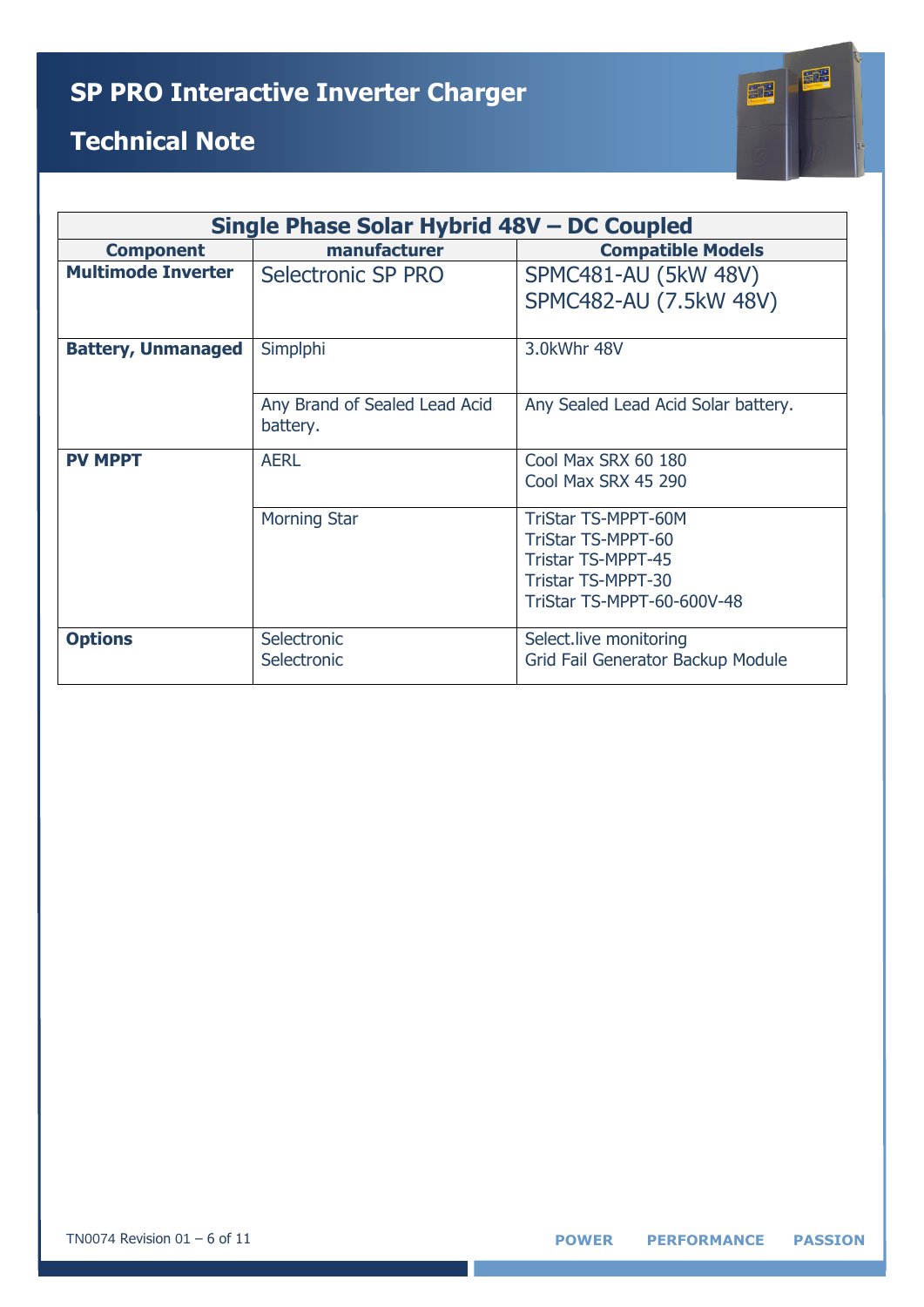# 証 証

| Split Phase or Three Phase Solar Hybrid 48V - AC Coupled |                                           |                                                                                                          |
|----------------------------------------------------------|-------------------------------------------|----------------------------------------------------------------------------------------------------------|
| <b>Component</b>                                         | manufacturer                              | <b>Compatible Models</b>                                                                                 |
| <b>Multimode Inverter.</b>                               | Selectronic SP PRO                        | 3 x SPMC481-AU (15kW 48V)<br>3 x SPMC482-AU (22.5kW 48V)                                                 |
| <b>Battery</b>                                           | LG Chem Stand alone modules               | LG Chem M48126P3S7<br>LG Chem M4863P3S5<br>LG Chem M4863P3S4                                             |
|                                                          | <b>BYD Lithium Batteries</b>              | BYD B-Plus 2.5 Module<br>BYD B-Plus L 3.5 Module<br>BYD Battery-Box Pro 13.8<br>BYD Battery-Box Pro 16.5 |
|                                                          | <b>GNB Sonenshein@home lithium</b>        | Sonnenschein@Home Lithium 6.8<br>Sonnenschein@Home Lithium 9.0                                           |
| <b>Battery, Unmanaged</b>                                | Simplphi                                  | 3.0kWhr 48V                                                                                              |
|                                                          | Any Brand of Sealed Lead Acid<br>battery. | Any Sealed Lead Acid Solar battery.                                                                      |
| <b>PV Inverter, Split</b><br>phase or Three<br>phase     | Selectronic Fronius Primo SCERT           | PRIM3.0-1W-CER<br>PRIM4.0-1W-CER<br>PRIM5.0-1W-CER<br>PRIM6.0-1W-CER<br>PRIM8.2-1W-CER                   |
|                                                          | <b>Selectronic ABB SCERT</b>              | UNO-DM-3.3-CERT<br>UNO-DM-4.0-CERT<br>UNO-DM-5.0-CERT<br>UNO-DM-6.0-CERT                                 |
| <b>PV Inverter, three</b><br>phase only                  | Selectronic SelectSun                     | SelectSun 20K<br>SelectSun 40K                                                                           |
|                                                          | Selectronic Fronius Symo SCERT            | SYM 15-3W-SCER<br>SYM 20-3W-SCER                                                                         |
| <b>Options</b>                                           | Selectronic<br>Selectronic                | Select.live monitoring<br>Grid Fail Generator Backup Module                                              |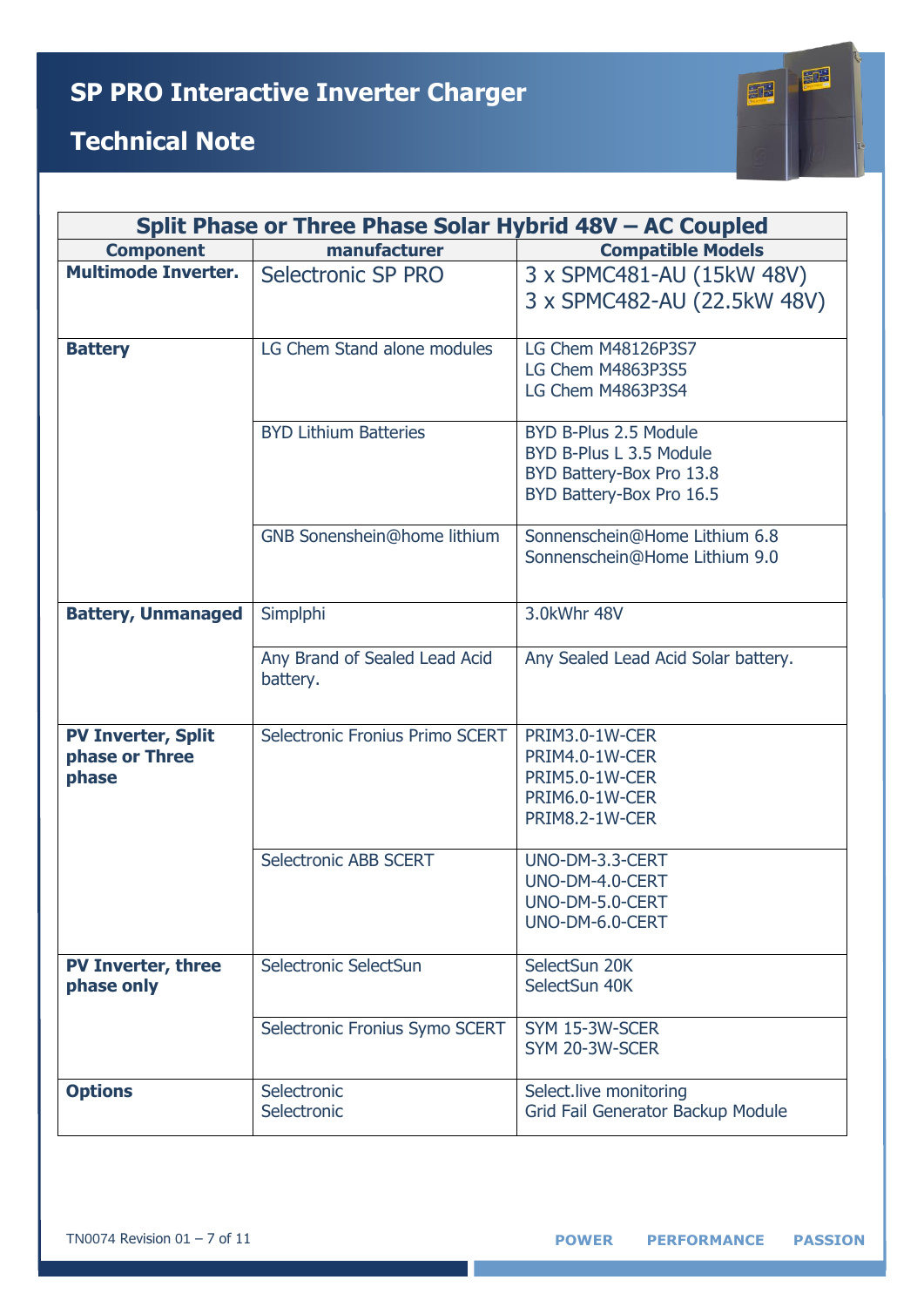| E<br>÷          |  |
|-----------------|--|
|                 |  |
| led<br>unl<br>n |  |

| Split Phase or Three Phase Solar Hybrid 48V – DC Coupled |                               |                                     |
|----------------------------------------------------------|-------------------------------|-------------------------------------|
| <b>Component</b>                                         | manufacturer                  | <b>Compatible Models</b>            |
| <b>Multimode Inverter.</b>                               | Selectronic SP PRO            | 3 x SPMC481-AU (15kW 48V)           |
|                                                          |                               | 3 x SPMC482-AU (22.5kW 48V)         |
|                                                          |                               |                                     |
| <b>Battery, Unmanaged</b>                                | Simplphi                      | 3.0kWhr 48V                         |
|                                                          |                               |                                     |
|                                                          | Any Brand of Sealed Lead Acid | Any Sealed Lead Acid Solar battery. |
|                                                          | battery.                      |                                     |
|                                                          |                               |                                     |
| <b>PV MPPT</b>                                           | <b>AERL</b>                   | Cool Max SRX 60 180                 |
|                                                          |                               | Cool Max SRX 45 290                 |
|                                                          |                               |                                     |
|                                                          | <b>Morning Star</b>           | <b>TriStar TS-MPPT-60M</b>          |
|                                                          |                               | <b>TriStar TS-MPPT-60</b>           |
|                                                          |                               | <b>Tristar TS-MPPT-45</b>           |
|                                                          |                               | <b>Tristar TS-MPPT-30</b>           |
|                                                          |                               | TriStar TS-MPPT-60-600V-48          |
| <b>Options</b>                                           | Selectronic                   | Select.live monitoring              |
|                                                          | Selectronic                   | Grid Fail Generator Backup Module   |
|                                                          |                               |                                     |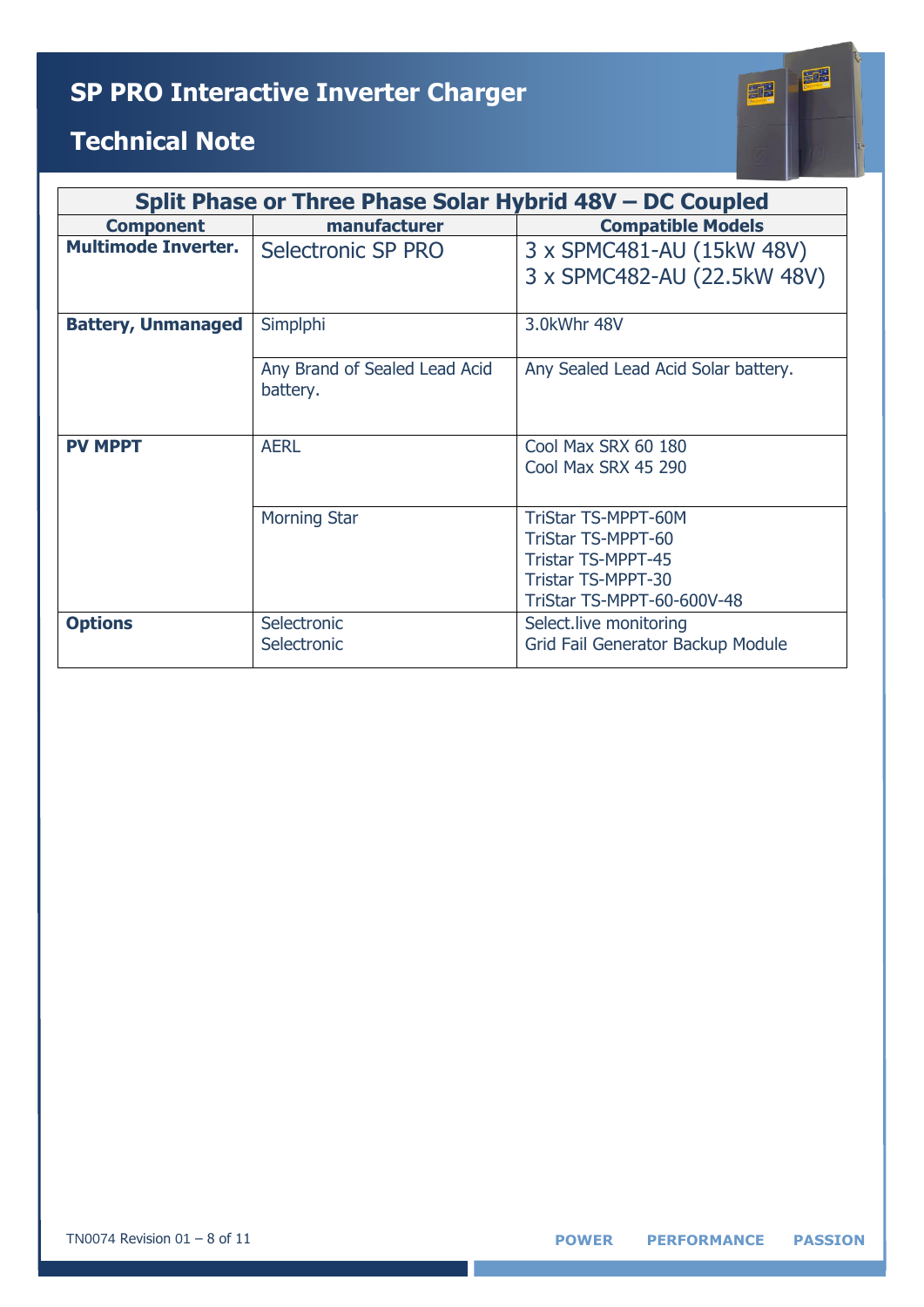

| Single Phase Solar Hybrid 120V - AC Coupled |                                           |                                                                                        |
|---------------------------------------------|-------------------------------------------|----------------------------------------------------------------------------------------|
| <b>Component</b>                            | manufacturer                              | <b>Compatible Models</b>                                                               |
| <b>Multimode Inverter</b>                   | Selectronic SP PRO                        | SPLC1200 (15kW 120V)<br>SPLC1202 (20kW 120V)                                           |
|                                             |                                           |                                                                                        |
| <b>Battery, Unmanaged</b>                   | Simplphi                                  | 6.0kWhr 120V                                                                           |
|                                             | Any Brand of Sealed Lead Acid<br>battery. | Any Sealed Lead Acid Solar battery.                                                    |
| <b>PV Inverter Split</b>                    | Selectronic Fronius Primo SCERT           | PRIM3.0-1W-CER<br>PRIM4.0-1W-CER<br>PRIM5.0-1W-CER<br>PRIM6.0-1W-CER<br>PRIM8.2-1W-CER |
|                                             | <b>Selectronic ABB SCERT</b>              | UNO-DM-3.3-CERT<br>UNO-DM-4.0-CERT<br>UNO-DM-5.0-CERT<br>UNO-DM-6.0-CERT               |
| <b>Options</b>                              | Selectronic                               | Select.live monitoring                                                                 |

| Single Phase Solar Hybrid 120V - DC Coupled |                                           |                                     |
|---------------------------------------------|-------------------------------------------|-------------------------------------|
| <b>Component</b>                            | manufacturer                              | <b>Compatible Models</b>            |
| <b>Multimode Inverter</b>                   | Selectronic SP PRO                        | SPLC1200 (15kW 120V)                |
|                                             |                                           | SPLC1202 (20kW 120V)                |
| <b>Battery, Unmanaged</b>                   | Simplphi                                  | 6.0kWhr 120V                        |
|                                             | Any Brand of Sealed Lead Acid<br>battery. | Any Sealed Lead Acid Solar battery. |
| <b>PV MPPT</b>                              | <b>AERL</b>                               | Cool Max SRX 45 290                 |
| <b>Options</b>                              | Selectronic                               | Select.live monitoring              |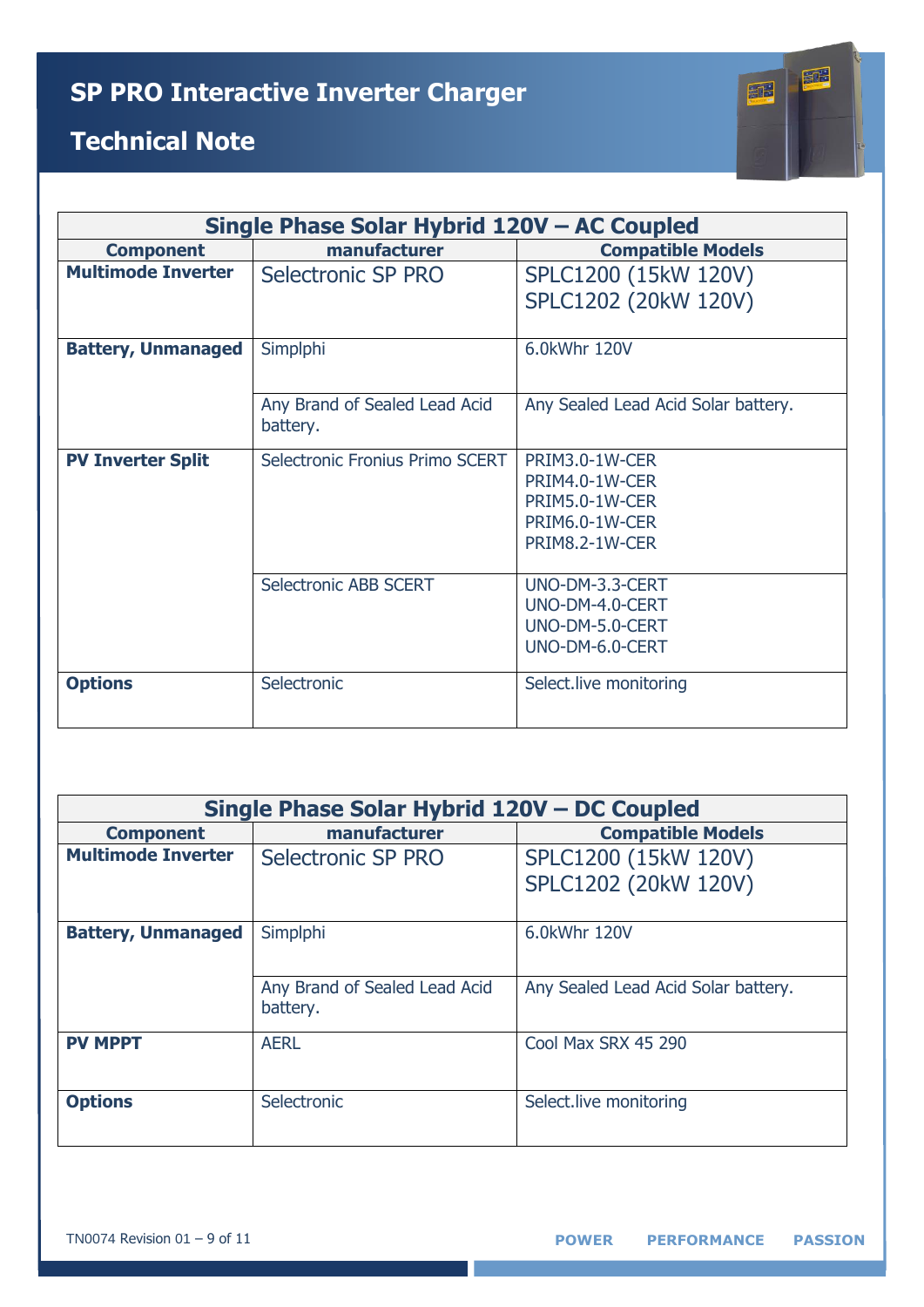

| Split Phase or Three Phase Solar Hybrid 120V - AC Coupled |                                           |                                                                                        |
|-----------------------------------------------------------|-------------------------------------------|----------------------------------------------------------------------------------------|
| <b>Component</b>                                          | manufacturer                              | <b>Compatible Models</b>                                                               |
| <b>Multimode Inverter.</b>                                | Selectronic SP PRO                        | 3 x SPLC1200 (45kW 120V)<br>3 x SPLC1202 (60kW 120V)                                   |
| <b>Battery, Unmanaged</b>                                 | Simplphi                                  | 6.0kWhr 120V                                                                           |
|                                                           | Any Brand of Sealed Lead Acid<br>battery. | Any Sealed Lead Acid Solar battery.                                                    |
| <b>PV Inverter, Split</b><br>phase or Three<br>phase      | Selectronic Fronius Primo SCERT           | PRIM3.0-1W-CER<br>PRIM4.0-1W-CER<br>PRIM5.0-1W-CER<br>PRIM6.0-1W-CER<br>PRIM8.2-1W-CER |
|                                                           | Selectronic ABB SCERT                     | UNO-DM-3.3-CERT<br>UNO-DM-4.0-CERT<br>UNO-DM-5.0-CERT<br>UNO-DM-6.0-CERT               |
| <b>PV Inverter, three</b><br>phase only                   | Selectronic SelectSun                     | SelectSun 20K<br>SelectSun 40K                                                         |
|                                                           | Selectronic Fronius Symo SCERT            | SYM 15-3W-SCER<br>SYM 20-3W-SCER                                                       |
| <b>Options</b>                                            | Selectronic                               | Select.live monitoring                                                                 |